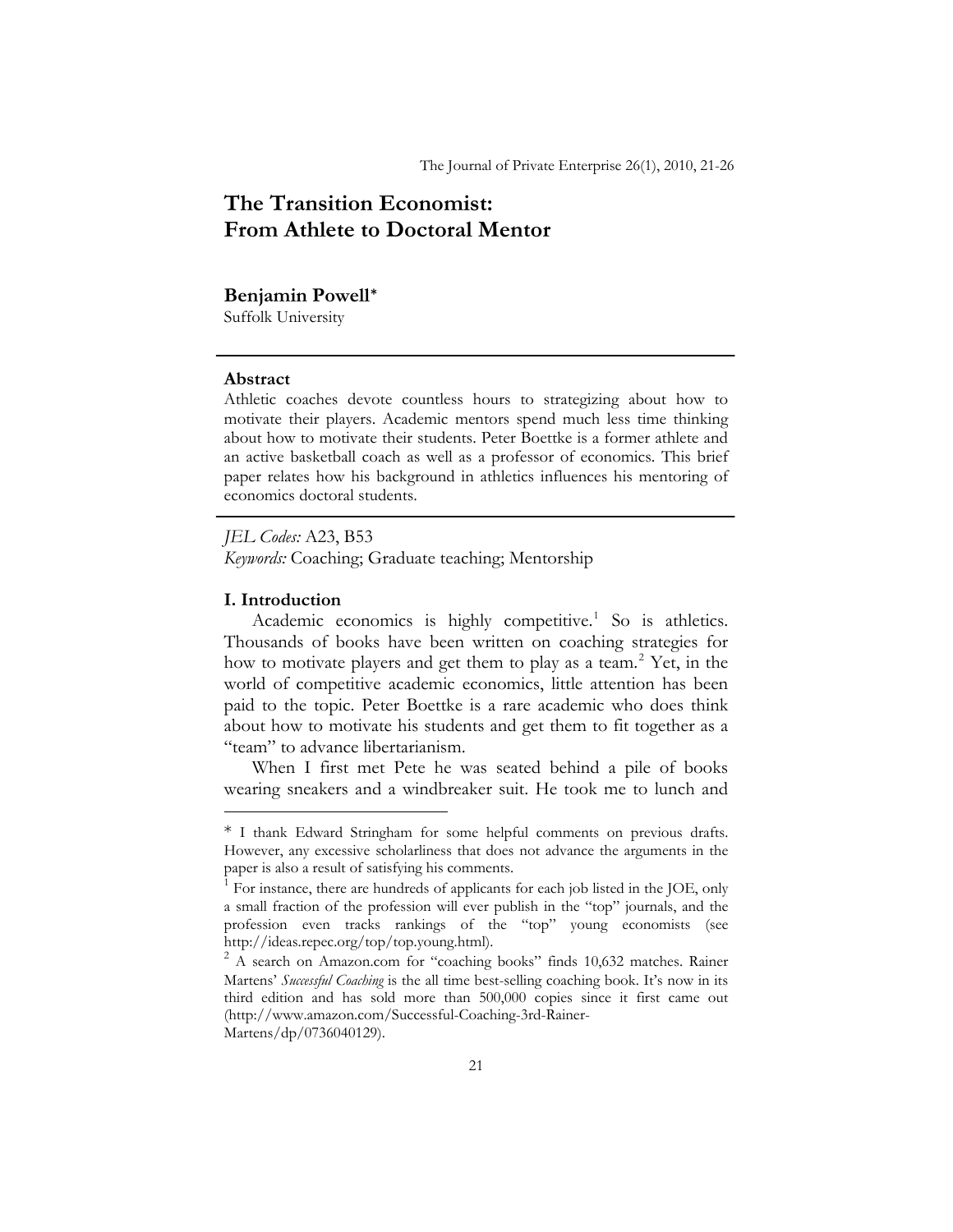the conversation ranged from Rothbard, to Rand, to the strengths and weaknesses of various zone defenses, and back to Austrian economics again. At the time I was interviewing for a fellowship to attend George Mason University and I had no idea how much that first meeting was indicative of him as a scholar, mentor, and person.<sup>[3](#page-1-0)</sup> He has wide-ranging interests with a tremendous breadth of knowledge and the drive of a competitive athlete, and he is always strategizing how to advance mission of the "team" around him.

I imagine most people reading this know that Pete played tennis and basketball in college, was a tennis pro before attending grad school, and over the last decade has coached numerous high school and AAU basketball teams. Less known, perhaps, is how the lessons he learned as an athlete are applied to his mentoring of graduate students. In each of the following short sections, I summarize one lesson from athletics and how Pete applies it to academic mentoring. The final section concludes.

#### **II. Know and Compete Within the Rules of the Game**

Any successful athlete knows the rules, both formal and informal, of their sport, and they compete to win within those rules. These formal and informal rules and norms of the economics profession are rarely taught in classes and, with the exception of David Colander, rarely written about. In fact, as Colander describes it,

Where one learns about institutional realities is in late night, informal discussions with older economists. In these conversations, the older economists take down their guards and tell younger economists how the economics profession really works. Unfortunately, many graduate students and young assistant professors have not spent enough time in bars (2010, p.1).

As a graduate student and a young professor, I have certainly spent my share of time in bars. Although it is not unusual to entice Pete into a conversation over beers, it's not necessary in order for him to let his guard down and describe how the profession works. He freely and frequently shares his successes and failures with his students.

 $\overline{a}$ 

<span id="page-1-0"></span><sup>&</sup>lt;sup>3</sup> It's quite likely that Pete was more impressed with my knowledge of zone defense than he was with my knowledge of Austrian economics at the time.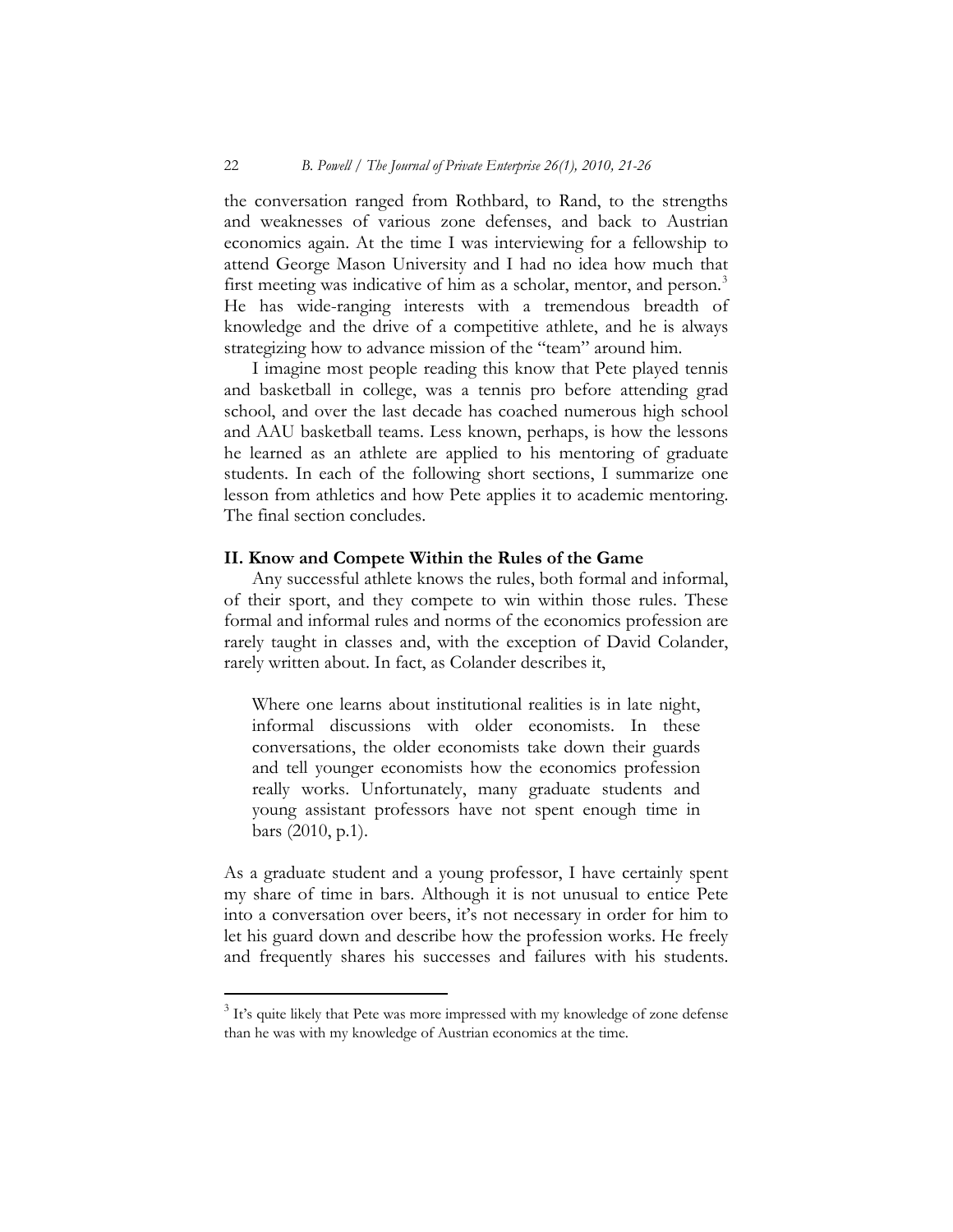Whether it's how to frame an argument, how to satisfy a journal editor or referee, internal struggles to get someone hired or external struggles to place another graduate student, the latest drama in the think-tank world, raising money and working with donors, or simply getting along (and sometimes not) with colleagues, Pete opens himself up to his students. No formal lessons are given, but his frankness and openness allow students inside the profession to learn how it works before they are truly part of it.

Knowledge of the rules of the game is important. But that's not the point of the mentoring. It's to help the students "win" in the game, which leads to another principle.

# **III. Your Failures Are Your Own Fault**

Successful athletes do not complain about the rules of the game or how the referees interpret those rules. They strive to be the best they can within those rules. When they come up short, they blame themselves and go back and practice harder so they can succeed in the next competition. If a referee makes a bad call in the final moments that cost them the game, a successful athlete knows they should have played better the rest of the game so they didn't leave the referee a chance to change the outcome. Pete's instillation of this ethic in his graduate students is particularly important because almost all of us are heterodox economists to one degree or another.

There is always a temptation to blame a misguided mainstream profession or statist political views among other scholars for your own failures. But these are just part of the institutional environment we operate in. They may, or may not, be true, but if we are to succeed, obstacles simply have to be surmounted by working harder and making better arguments. If the bar is set higher, and it's harder to get into a top journal or school with heterodox views, so be it. Don't complain. Work to become that much better so that they can't turn you down.

#### **IV. Play to Your Strengths**

Pete's mentoring of grad students in this area might best be summed up by Bob Knight, "It all starts with understanding yourself. Learn your strengths and weaknesses and play away from your weaknesses and toward your strengths… Some of you don't drive with the ball really well. Don't drive. Give it up and play without it...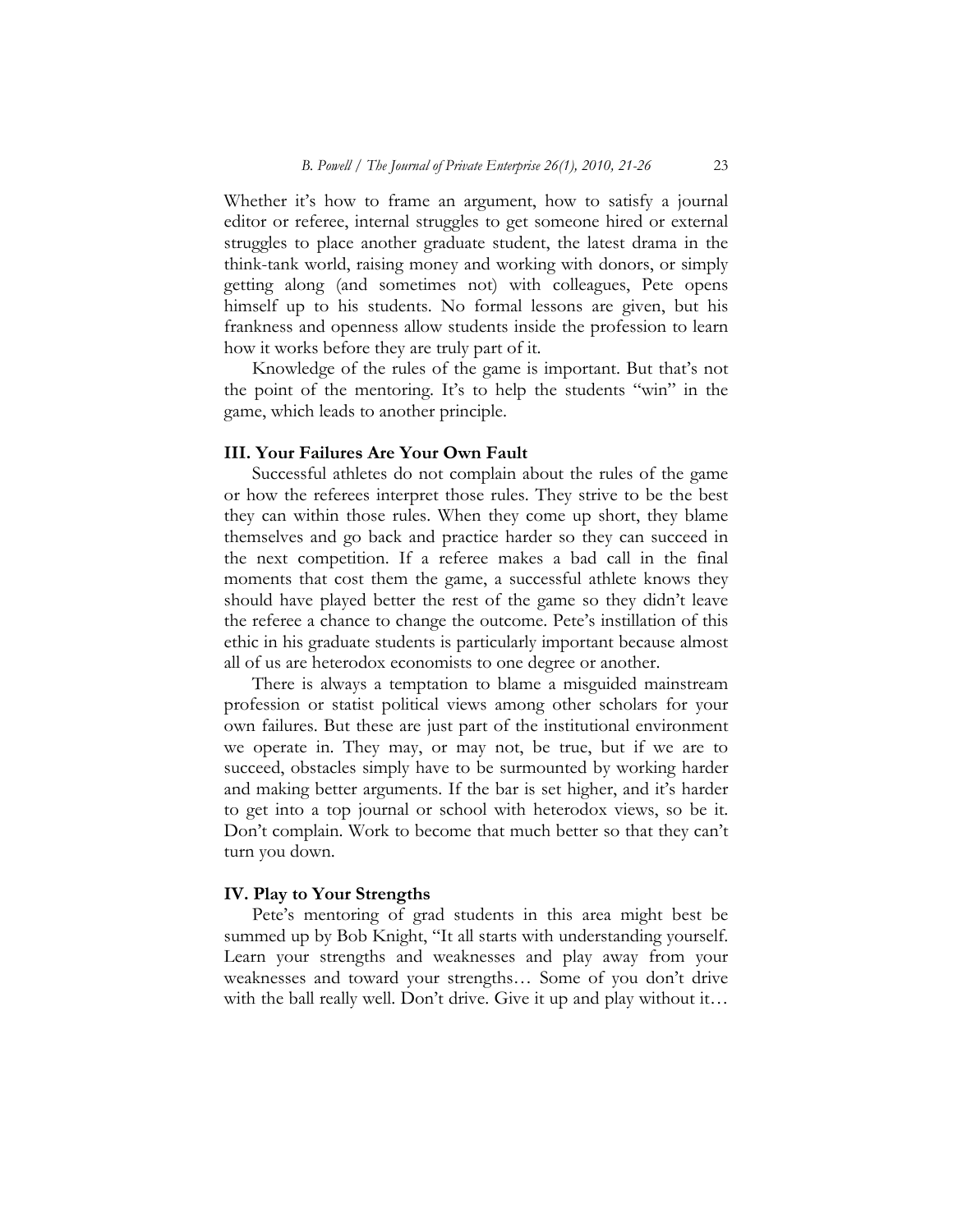It's a very simple thing, just paying attention to the abilities you've got" (Schilling and Garfinkel, 1993, p.58).

In the language of economics, this is simply doing what you have a comparative advantage in. Pete realistically informs students what the job market is like for those who do fields like history of thought or methodology, but he always encourages students to do what they have a comparative advantage in. For many of us, applied Austrian economics has been the right blend given our comparative advantage and the institutional environment we operate in.

### **V. Be Part of the Team**

Among most of Pete's students, there is a great sense of camaraderie and a desire to make each other better. There is a notion of "us" against "the rest of the profession" and that we need to work together to advance our arguments. This by no means implies nepotism between us. But instead, like members of a basketball or other athletic team, we succeed as a group by making everyone around us better. During my days at GMU, my most vigorous debates were with Stringham, Beaulier, Coyne, and Leeson (Boettke too). We frequently held private seminars together and tore each other apart – but never in the style of academic one-upmanship. The goal was always to make each other's arguments better.

I think the teamwork among our cohort, and as far as I can tell those that have followed, stemmed from a common goal that we all shared with Pete. As a result, we are never jealous of others' success but instead share in the sense that it will help us all achieve a common goal.

#### **VI. The Player-Coach**

Bill Russell was a rare athlete who could be both a player and a coach simultaneously. Boettke is that rare academic when he mentors his graduate students. There is never any doubt of his knowledge and talents and that he is, in fact, the coach. But he also allows his graduate students to be his peers engaged in common inquiry. I always felt free to debate economic ideas with him, both inside the classroom and outside. Stringham, Coyne, and Leeson also often questioned and or attacked Boettke's ideas and/or interpretations of Austrian economics. Although Pete might have known more, he was always open to the possibility of learning from us. His mentoring of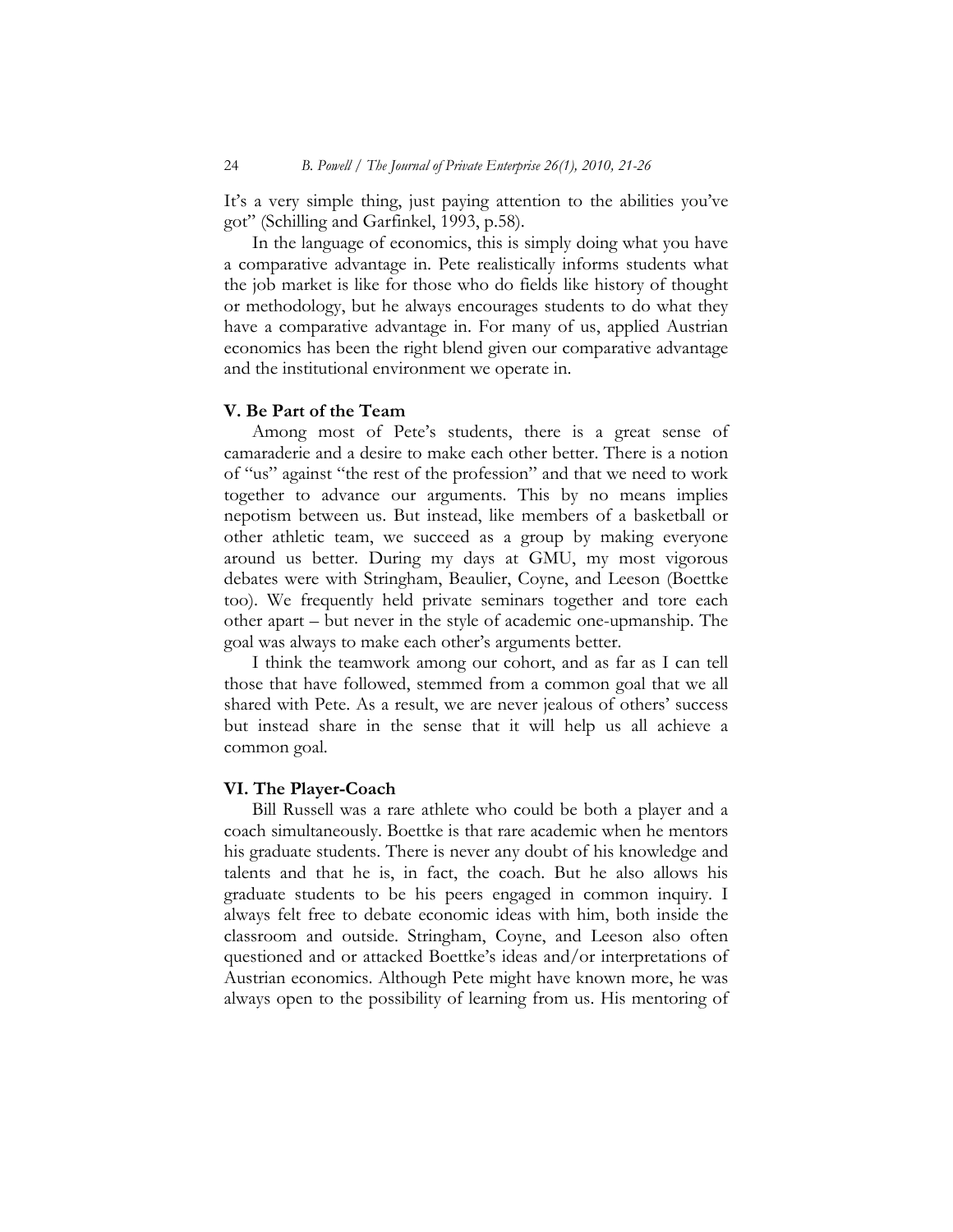us had a lot in comment with how Red Auerbach coached the great Celtics teams of the 1960s. According to Auerbach,

Players are people, not horses. You don't handle them. You work with them, you coach them, you teach them, and, maybe most important, you listen to them. The best players are smart people and a good coach will learn from them. Sometimes when guys came to me with ideas, I knew they couldn't possibly work. But I didn't just say no, because they would see that as a sign that I didn't respect them (Auerbach and Feinstein, 2004, p.28).

Like Auerbach, I'm sure Pete encouraged many of our debates as a method to teach us. But it's a rare scholar who will tolerate, let alone encourage, a cohort of graduate students to attack his own views and positions regularly, yet still be those same students' biggest supporter.

#### **VII. Know Where the End Zone Is**

No one should ever interpret the above lessons as Pete instilling a "careerism" in his students. From day one there is a knowledge that we are all trying to advance to a common end zone. For Pete, and many of us, that end zone looks something like Rothbard's vision of libertarianism circa 1973. The question is what "plays to call" to get to that end zone.

Pete has a strong belief that establishing credibility in the academy is a key to obtaining more universal acceptance of Austrian ideas and a social change movement toward a more libertarian world. He often points out that Kuhnian paradigm shifts occur when led by people with heterodox views but "insider" standing (Kuhn, 1962). Academic success is a means to an end, not a goal in and of itself. The point is to get to the commanding heights of academia in order to influence broader public opinion and public policy toward a more libertarian world.

## **VIII. Conclusion**

Pete's athletic background influences his conversations and his mentoring methods. Much more could be written about his depth and breadth as a scholar, his role as a teacher in the classroom, or other aspects of his mentoring, as is done elsewhere in this collection.